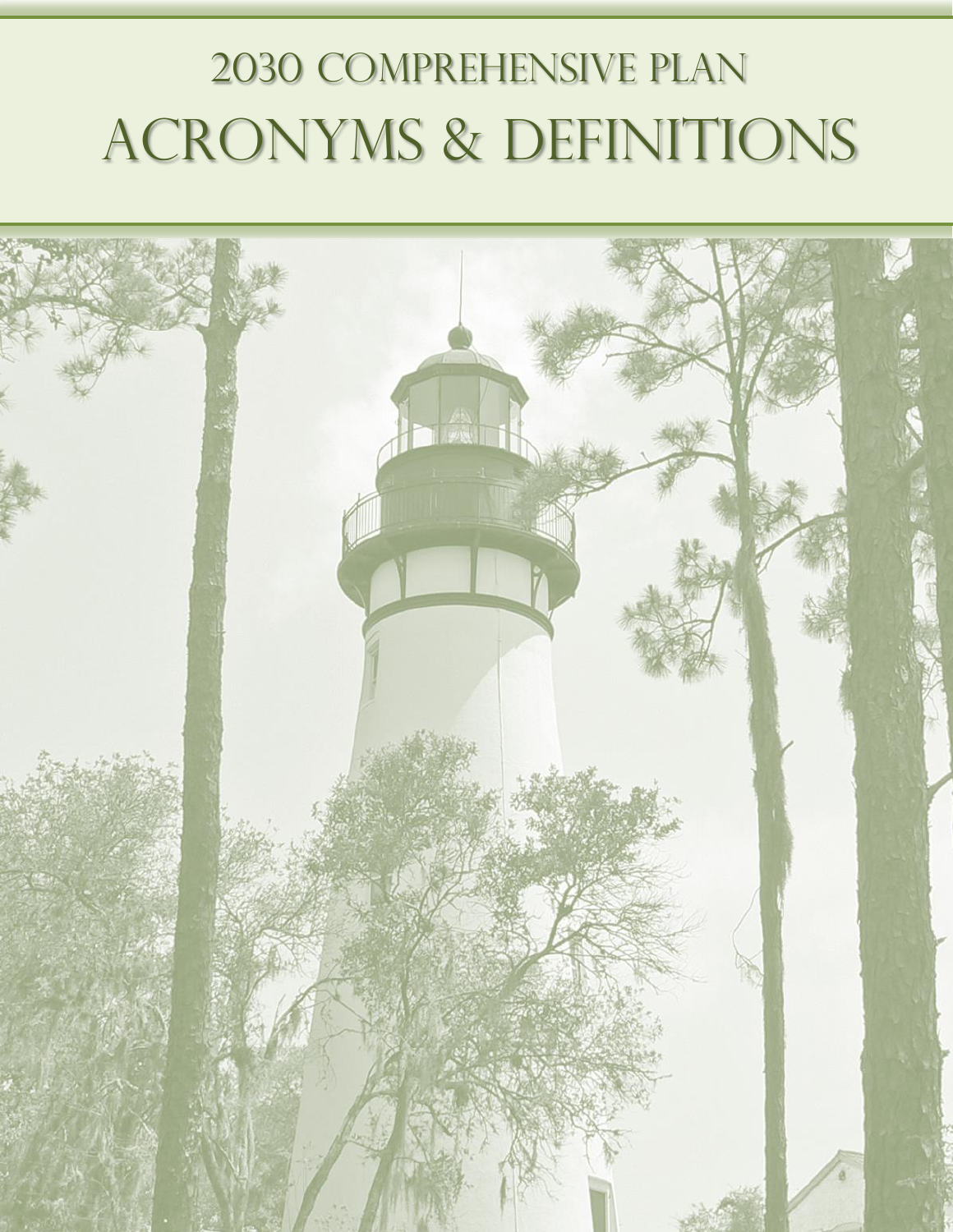

THIS PAGE INTENTIONALLY LEFT BLANK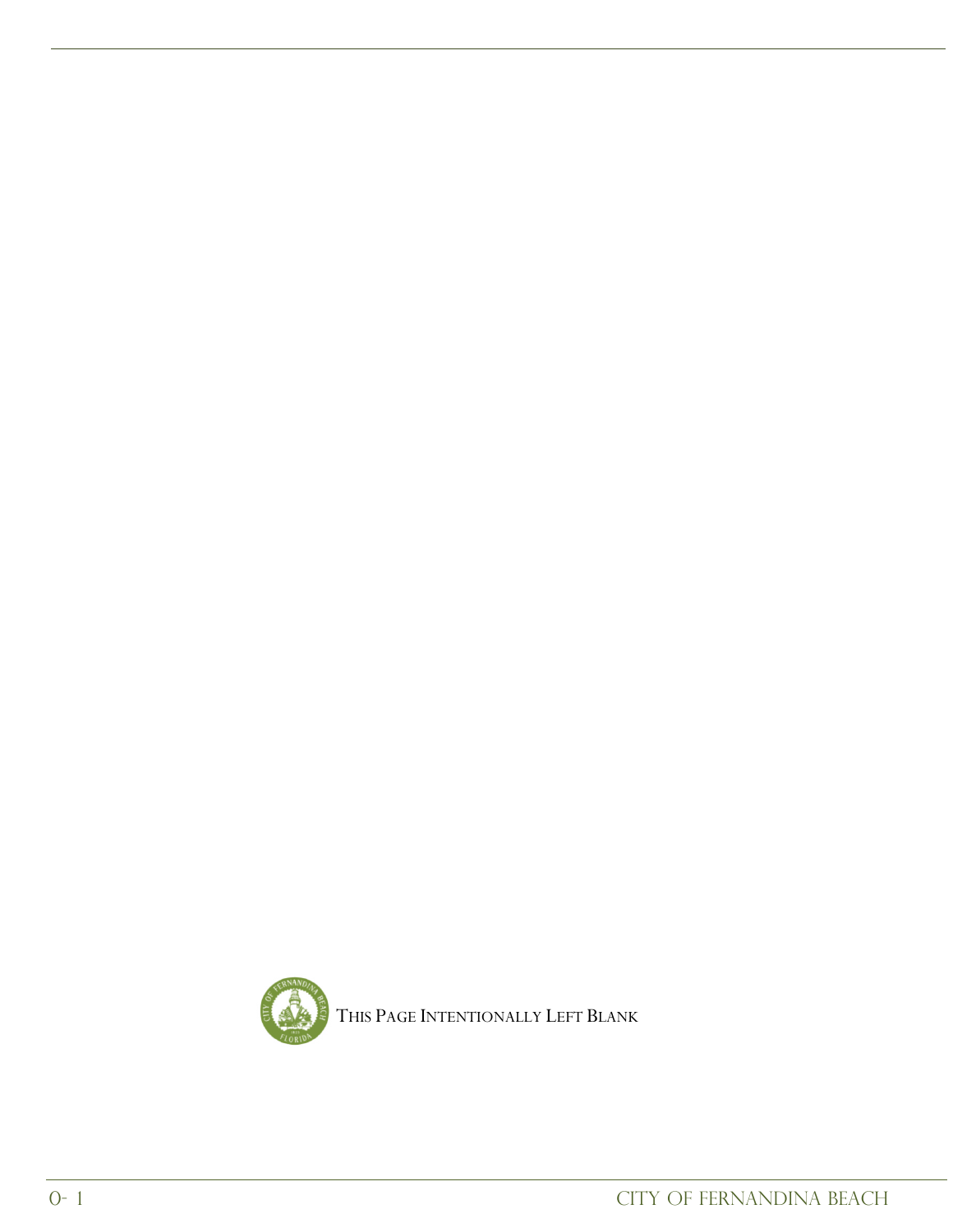| $ADA$ :              | Americans with Disabilities Act                       |
|----------------------|-------------------------------------------------------|
| AED:                 | Automated External Defibrillator                      |
| AGI:                 | <b>Adjusted Gross Income</b>                          |
| <b>ALS:</b>          | Advanced Life Support                                 |
| <b>BLS:</b>          | <b>Basic Life Support</b>                             |
| <b>CBD:</b>          | <b>Central Business District</b>                      |
| <b>CCCL:</b>         | <b>Coastal Construction Control Line</b>              |
| <b>CHHA:</b>         | Coastal High Hazard Area                              |
| CITY:                | City of Fernandina Beach                              |
| <b>CUP:</b>          | Consumptive Use Permit                                |
| <b>CUPZ:</b>         | <b>Coastal Upland Protection Zone</b>                 |
| <b>COUNTY:</b>       | Nassau County                                         |
| CRA:                 | Community Redevelopment Area                          |
| DEO:                 | Department of Econmic Opportunity                     |
| DEP:                 | Florida Department of Environmental Protection        |
| DOT:                 | Florida Department of Transportation                  |
| EMS:                 | <b>Emergency Medical Services</b>                     |
| ERU:                 | Equivalent Residential Unit                           |
| ESL:                 | Environmentally Sensitive Lands/Areas                 |
| FAA:                 | <b>Federal Aviation Administration</b>                |
| FAC:                 | Florida Administrative Code                           |
| FCC:                 | Federal Communications Commission                     |
| FAR:                 | Floor Area Ratio                                      |
| <b>FBFRD:</b>        | Fernandina Beach Fire-Rescue Department               |
| FBPD:                | Fernandina Beach Police Department                    |
| <b>FEMA:</b>         | Federal Emergency Management Agency                   |
| FIRM:                | Flood Insurance Rate Map                              |
| FLUM:                | Future Land Use Map                                   |
| FS:                  | Florida Statute                                       |
| <b>FSUTMS:</b>       | Florida Standard Urban Transportation Model Structure |
| GHG:                 | Greenhouse Gases                                      |
| ISO:                 | <b>Insurance Services Office</b>                      |
| LOS:                 | Levels of Service                                     |
| LID:                 | Low Impact Development                                |
| NFPA:                | National Fire Protection Association                  |
| <b>NEFRC:</b>        | Northeast Florida Regional Council                    |
| NPS:                 | Non-point Source Pollution                            |
| OFW:                 | <b>Outstanding Florida Waters</b>                     |
| PUD:                 | Planned Unit Development                              |
| <b>SCHOOL BOARD:</b> | Nassau County School Board                            |
| <b>SHPO:</b>         | <b>State Historic Preservation Officer</b>            |
| <b>SLOSH:</b>        | Sea, Lake and Overland Surges from Hurricanes         |
| <b>SJRWMD:</b>       | St. Johns River Water Management District             |
| <b>STATE:</b>        | State of Florida                                      |
| <b>USACE:</b>        | United States Army Corps of Engineers                 |
| USDA:                | United States Department of Agriculture               |
| QOS:                 |                                                       |
| VMT:                 | Quality of Service<br>Vehicle Miles Traveled          |
|                      |                                                       |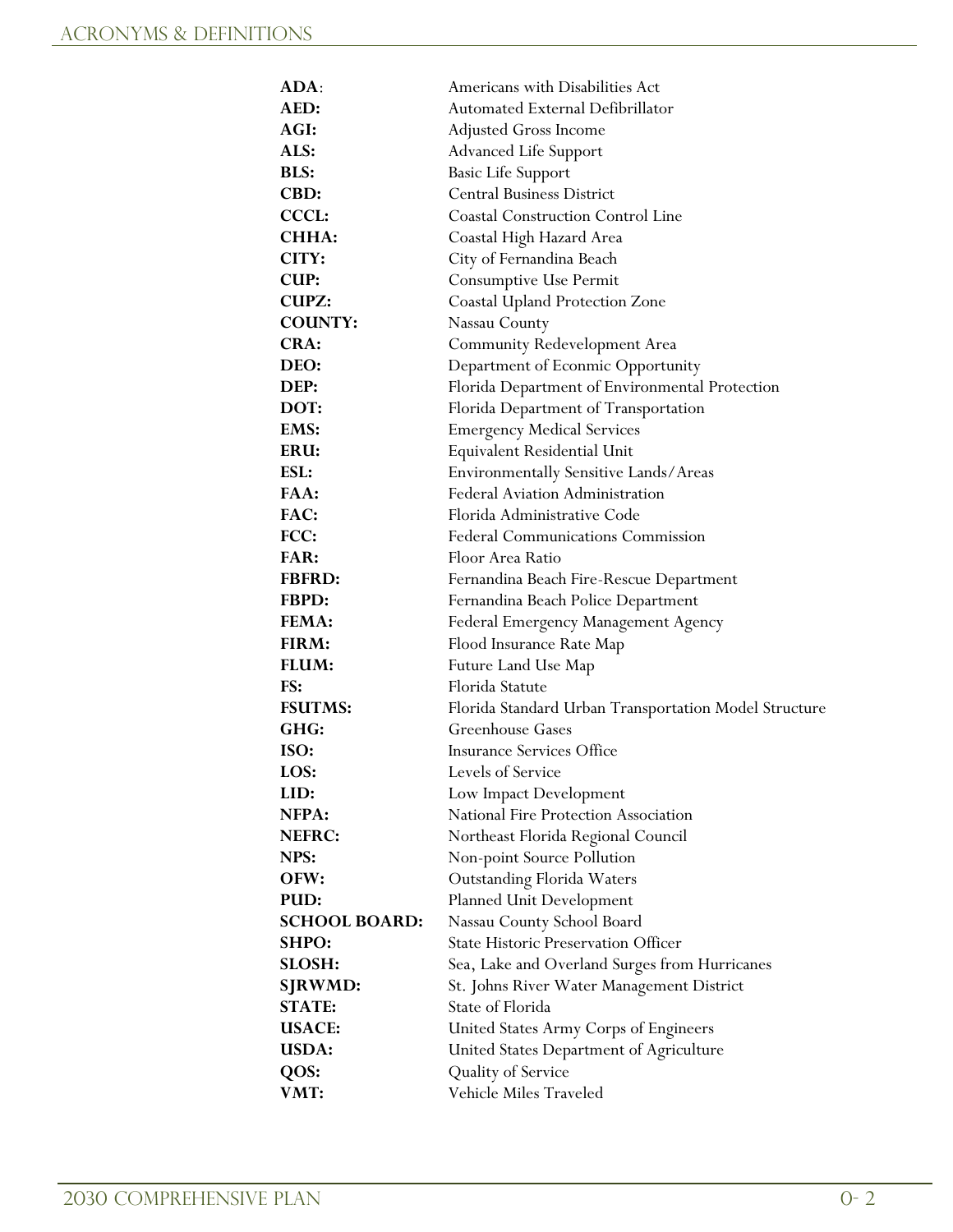**Active Recreation** – Active recreation refers to a mix of uses that may include the following facilities or facility types: athletic fields, buildings or structures for recreational activities, concession, community garden, courses or courts, children's play area, dog play area, or a bike path.

**Adjusted Gross Income** – Per F.S., "Adjusted gross income" means all wages, assets, regular cash or noncash contributions or gifts from persons outside the household, and such other resources and benefits as may be determined to be income by the United States Department of Housing and Urban Development, adjusted for family size, less deductions allowable under s. 62 of the Internal Revenue Code.

## **Affordable workforce housing** – (See Housing) *POLICY REFERENCE: 3.03.09 (pg. 3-3)*

**ARTPLAN Software** – ARTPLAN is software that was developed by the Florida Department of Transportation (FDOT) to aid in determining the multimodal level of service (LOS) of a variety of facilities. This software is primarily used in the planning phase of a transportation project, and it evaluates multiple variables affecting all modes of transportation (automobile, pedestrian, bicycle, and transit) in order to assess the efficiency of the facility. This software allows a more detailed analysis of multimodal operations prior to the preliminary engineering phase of a transportation project. This software is one of the few professionally accepted methodologies for evaluating multimodal LOS. While it builds on the Highway Capacity Manual (HCM) methodologies, it is expanded to account for the entire multimodal system. This approach is beneficial to communities and agencies by providing a more reliable and quantitative multimodal assessment in the planning process.

**Buffer** – Land area and landscaping provided to separate a use which may have a negative impact on an adjacent use or natural resource. Buffers may include physical barriers, vegetated berms, hedges, landscape cover, walls, fences and land area with dense vegetation and tree canopies. *POLICY REFERENCES: 1.02.05 (pg. 1-3), 1.02.09 (pg. 1-5), 1.07.11 (pg. 1- 17), 1.07.12 (pg. 1-18), 1.07.13 (pg. 1-18), 1.09.07 (pg. 1-22), 1.10.01 (pg. 1-22), 2.03.09 (pg. 2-6), 2.13.05 (pg. 2-23), 4.02.05 (pg. 4-3), 4.05.16 (pg. 4-9), 5.04.10 (pg. 5-7), 5.05.12 (pg. 5-9), 5.08.07 (pg. 5-15), 5.08.09 (pg. 5-16), 5.10.01 (pg. 5-18), 5.10.05 (pg. 5-19), 5.11.09 (pg. 5-21), 7.04.10 (pg. 7-6), 9.03.02 (pg. 9-2), 9.03.03 (pg. 9-2)*

**Class II and III waters –** Class II waters are waters suitable for shellfish propagation or harvesting. Class III waters are waters suitable for fish consumption; recreation, propagation and maintenance of a healthy, well-balanced population of fish and wildlife. Water quality classifications are arranged in order of the degree of protection required, with Class I water having generally the most stringent water quality criteria and Class V the least. However, Class I, II, and III surface waters share water quality criteria established to protect fish consumption, recreation and the propagation and maintenance of a healthy, well-balanced population of fish and wildlife. *POLICY REFERENCES: 4.05.07 (pg. 4-7), 5.07.03 (pg. 5-11), 5.07.04 (pg. 5-11), 5.10.12 (pg. 5-20)*

**Coastal Construction Control Line** – establishes an area of jurisdiction in which special siting and design criteria are applied for construction and related activities. These standards may be more stringent than those already applied in the rest of the coastal building zone because of the greater forces expected to occur in the more seaward zone of the beach during a storm event. It is an essential element of Florida's coastal management program because it provides protection for Florida's beaches and dunes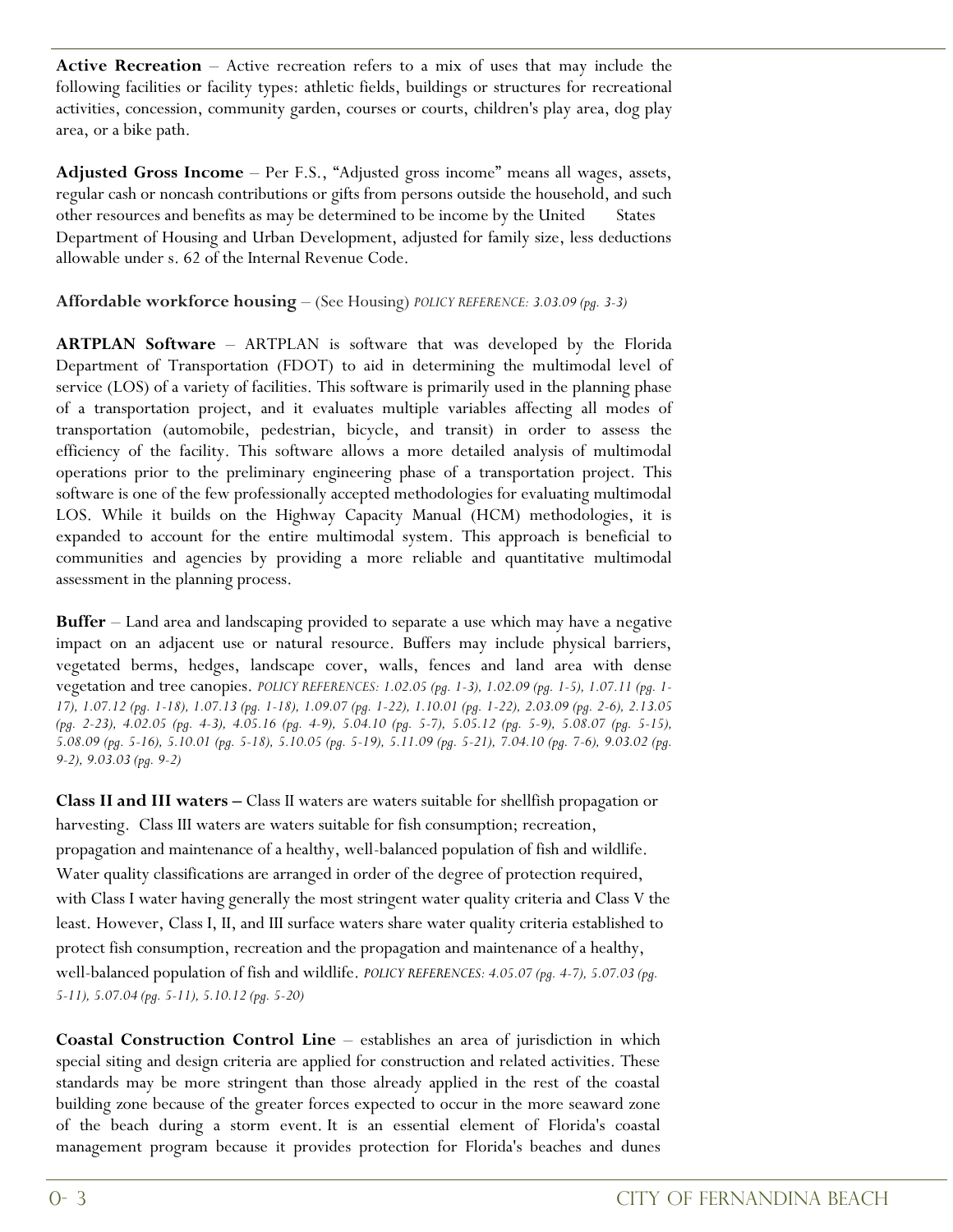while assuring reasonable use of private property. *POLICY REFERENCES: 5.02.08 (pg. 5- 2), 5.02.09 (pg. 5-2), 5.02.12 (pg. 5-3), 5.09.05 (pg. 5-17)*

**Coastal High Hazard Area** – The area below the elevation of the Category 1 storm surge line as established by a Sea, Lake and Overland Surges from Hurricanes (SLOSH) computerized storm surge model. *POLICY REFERENCES: 1.04.04 (pg. 1-8), 1.04.05 (pg. 1-8), 1.07.03 (pg. 1-13), 1.07.10 (pg. 1-16), 5.04 (pg. 5-6), 5.04.01 – 5.04.05 (pg. 5-6), 5.04.07 – 5.04.09 (pg. 5-6/7), 6.06.02 (pg. 6-5)* 

**Complete Streets** – Streets with safe travel facilities for all users—pedestrians, bicyclists, motorists and transit riders—of all ages and ability levels. Facilities on a complete street include sidewalks, bike lanes, wide shoulders, crosswalks, refuge medians, bus pullouts or special bus lanes, raised crosswalks, audible pedestrian signals, sidewalk bulb-outs or other physical design details to promote mode choice. *POLICY REFERENCES: 2.01.02 (pg. 2-1), 2.05.10 (pg. 2-10)*

**Conservation** – Activities or conditions designated for the purpose of conserving or protecting natural resources or environmental quality, including areas designated for such purposes as flood control, protection of quality or quantity of groundwater or surface water, floodplain management, commercially or recreationally valuable fish and shellfish, or protection of vegetative communities or wildlife habitats. *POLICY REFERENCES: 2.07.03 (pg. 2-12), 2.07.05 (pg. 2-12), 2.12.03 (pg. 2-21), 2.15.03 (pg. 2-25), 3.06.01 (pg. 3-6), 4.03.06 (pg. 4-4), 4.03.08 (pg. 4-4), 4.03.12 (pg. 4-5), 4.03.15 (pg. 4-5), 4.08.01 (pg. 4-12), 5.02 (pg. 5-1), 5.07 (pg. 5-11), 5.07.10 (pg. 5-12), 5.07.12 (pg. 5-12), 5.07.15 (pg. 5-13), 5.08.08 (pg. 5-16), 5.08.11 (pg. 5-16), 5.10.02 (pg. 5-18), 5.10.06 (pg. 5-19), 5.10.07 (pg. 5-19), 5.10.14 (pg. 5-20), 5.11 (pg. 5-20), 5.13 (pg. 5-23), 5.13.01 (pg. 5-23), 5.13.03 (pg. 5-23), 5.13.06 (pg. 5-23), 5.13.07 (pg. 5-23), 5.13.10 (pg. 5-24), 5.14.02 – 5.14.04 (pg. 5-24), 5.14.06 (pg. 5-25), 5.14.07 (pg. 5-25), 5.14.09 (pg. 5-25), 5.15 (pg. 5-25), 5.15.01 – 5.15.03 (pg. 5-25/26), 6.05.01 (pg. 6-5), 6.05.03 (pg. 6-5), 6.06 (pg. 6-5), 6.06.01 (pg. 6-5), 6.06.04 (pg. 6-5), 6.10.02 (pg. 6-8), 7.02.09 (pg. 7-3), 7.03.02 (pg. 7-4), 7.04.04 (pg. 7-4), 7.04.07 (pg. 7-5), 8.03.02 (pg. 8-3), 9.03.06 (pg. 9-2), 10.03.06 (pg. 10-3), 11.01.01 (pg. 11-1), 11.01.08 (pg. 11-2), 11.03.01 (pg. 11-3), 11.08.06 (pg. 11-9), 11.08.07 (pg. 11-9)*

**Conservation Lands** – Areas designated Conservation in the City's Future Land Use Map series. *POLICY REFERENCES: 5.14.02 (pg. 5-24), 5.14.03 (pg. 5-24), 5.14.09 (pg. 5-25), 6.06.01 (pg. 6-5)*

**Corridor** – Transportation pathway allowing movement between activity centers; a corridor may encompass single or multiple transportation routes and facilities, adjacent land uses, and the connecting street network. *POLICY REFERENCES: 1.04.03 (pg. 1-8), 1.04.04 (pg. 1-8), 1.07.10 (pg. 1-16), 2.02.04 (pg. 2-3), 2.02.06 (pg. 2-3), 2.02.07 (pg. 2-4), 2.08.03 (pg. 2-15), 2.08.04 (pg. 2-15), 2.10.05 (pg. 2-18), 2.10.14 (pg. 2-19)*

**Cultural Resources** – Cultural resources encompass archaeological, historical, traditional, and built environment resources, including but not necessarily limited to buildings, structures, objects, districts, and sites. Not all potentially significant cultural resources are visible or readily apparent:

- Archaeological resources may be buried, without surface features, or inconspicuous to the untrained eye.
- Sites of important events, traditional cultural places, or places associated with an important person may lack obvious physical characteristics.
- Minor or ordinary features such as streetscape elements may constitute part of a larger significant property, such as a potential historic district or landscape.

*POLICY REFERENCES: Goal 1 (pg. 1-1), 5.03.05 (pg. 5-4), 5.05.09 (pg. 5-9), 5.07.22 (pg. 5-14), 7.04.04 (pg. 7- 4), 7.04.07 (pg. 7-5), Goal 11 (pg. 11-1), 11.01.10 (pg. 11-2), 11.02.01 (pg. 11-3), 11.05 (pg. 11-6)*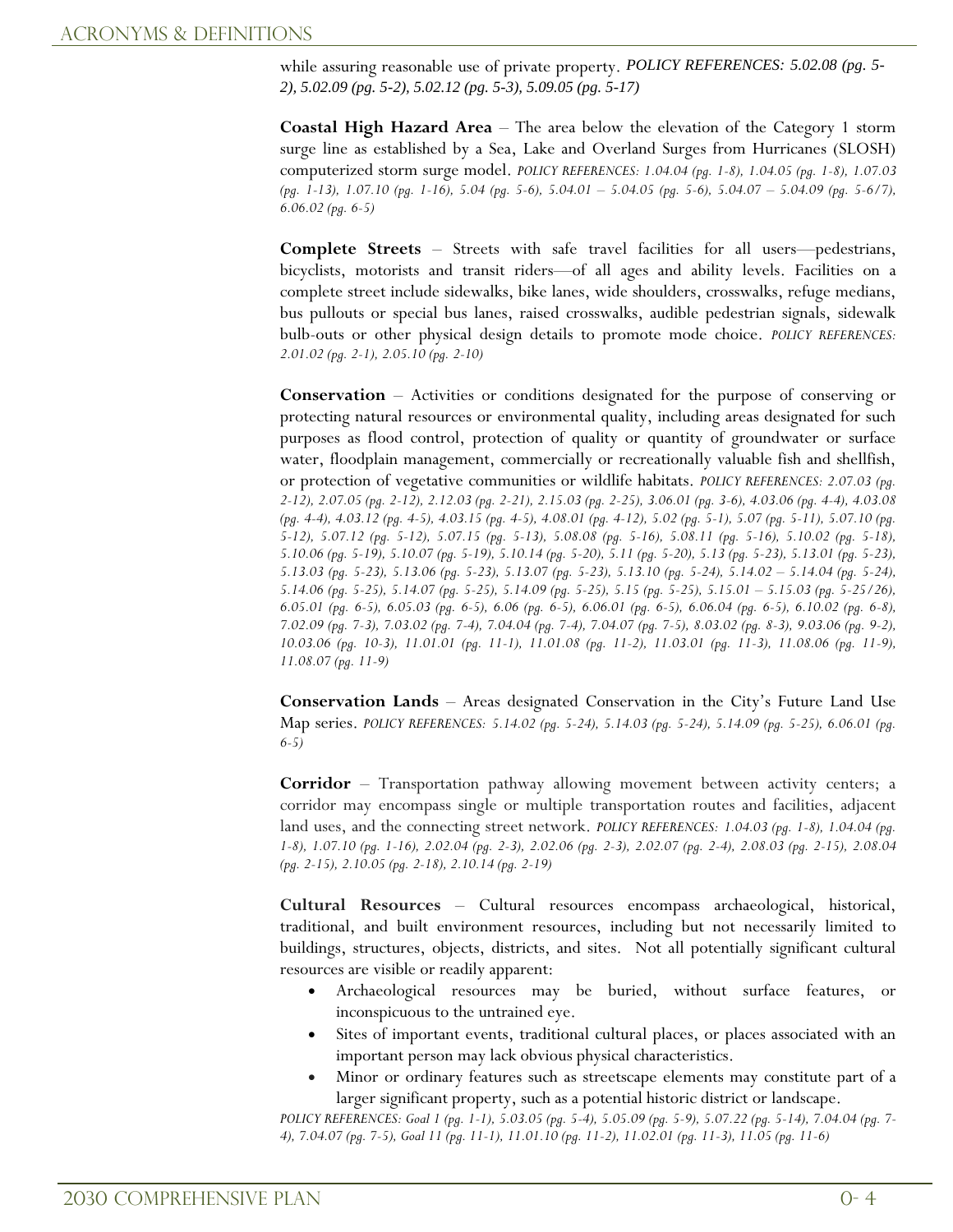**Designated Historic Structures** – Contributing buildings to a National Register or locally designated historic district, or a building individually included on the National Register or in a locally designated historic district. Contributing means a building, site, structure, or object which adds to the historical architectural qualities, historic associations, or archaeological values for which a district is significant because it

- a. was present during the period of significance of the district, and possesses historic integrity reflecting its character at that time,
- b.it is capable of yielding important information about the period, or
- c. it independently meets the National Register of Historic Places criteria for evaluation.

*POLICY REFERENCES: 11.08 (pg. 11-8), 11.08.02 (pg. 11-9)*

**Energy Efficiency** – The implementation of practices, strategies and technologies that reduce the amount of energy consumed to achieve a desired effect (e.g. use of engines that provide more miles per gallon of gas, use of heating or cooling appliances that produce more BTU's per watt of electricity consumed, patterns of land use that result in lower greenhouse gas emissions per household) *POLICY REFERENCES: 1.01.02 (pg. 1-1), 1.01.06 (pg. 1-2), 1.01.09 (pg. 1-2), 1.02.11 (pg. 1-5), 1.07.06 (pg. 1-14), 2.07 (pg. 2-11), 3.03.13 (pg. 3-4), 3.06 (pg. 3-6), 3.06.01 (pg. 3-6), 3.06.02 (pg. 3-6), 5.13.09 (pg. 5-24), 8.01.03 (pg. 8-2), 11.09.03 (pg. 11-10)* 

**Environmentally Sensitive Lands/Areas** – Any land area and/or water resources that may be determined to contain naturally occurring and relatively unaltered flora, fauna, or geologic conditions. Environmentally sensitive lands may include historical and archaeological resources, wetlands, wetland transition areas, estuarine shoreline areas; 100 year floodplains, open space, dune systems, wildlife habitat, and aquifer recharge areas. *POLICY REFERENCES: 1.02.04 (pg. 1-3), 1.02.05 (pg. 1-3), 1.03 (pg. 1-6), 1.07.11 (pg. 1-17), 1.07.12 (pg. 1- 18), 1.09.04 (pg. 1-22), 2.03.09 (pg. 2-6), 5.08.03 (pg. 5-15), 5.08.08 (pg. 5-16), 5.08.13 (pg. 5-17), 5.14.01 (pg. 5-24), 5.14.04 (pg. 5-24), 5.14.07 – 5.14.09 (pg. 5-25), 6.05.02 (pg. 6-5), 6.05.03 (pg. 6-5), 6.06.01 (pg. 6-5), 6.06.04 (pg. 6-5), 7.04.10 (pg. 7-6)*

**Equivalent Residential Unit (ERU)** – The amount of impervious area located on an average single family residential developed property located within city limits. *POLICY REFERENCES: 4.01.01 (pg. 4-1), 8.05.01 (pg. 8-4)*

**Extremely Low Income Housing** – (See Housing) *POLICY REFERENCES: 3.03.07 (pg.3-3), 3.03.09(pg.3-3)*

**Floor Area Ratio** – A measurement of the intensity of building development on a site. A floor area ratio is the relationship between the gross floor area on a site and the gross land area. The FAR is calculated by adding together the gross floor areas of all buildings on the site and dividing that figure by the gross land area. *POLICY REFERENCES: 1.06.07 (pg. 1-11)*

**Florida Friendly or Florida Friendly Landscape** – means quality landscapes that conserve water, protect the environment, are adaptable to local conditions, and are drought tolerant. The principles of such landscaping include planting the right plant in the right place, efficient watering, appropriate fertilization, mulching, attraction of wildlife, responsible management of yard pests, recycling yard waste, reduction of stormwater runoff, and waterfront protection. Additional components include practices such as landscape planning and design, soil analysis, the appropriate use of solid waste compost, minimizing the use of irrigation, and proper maintenance. *POLICY REFERENCES:* 3.06.03 (PG. 3-6) *4.03.08 (pg. 4-4), 4.03.10 (pg. 4-4)*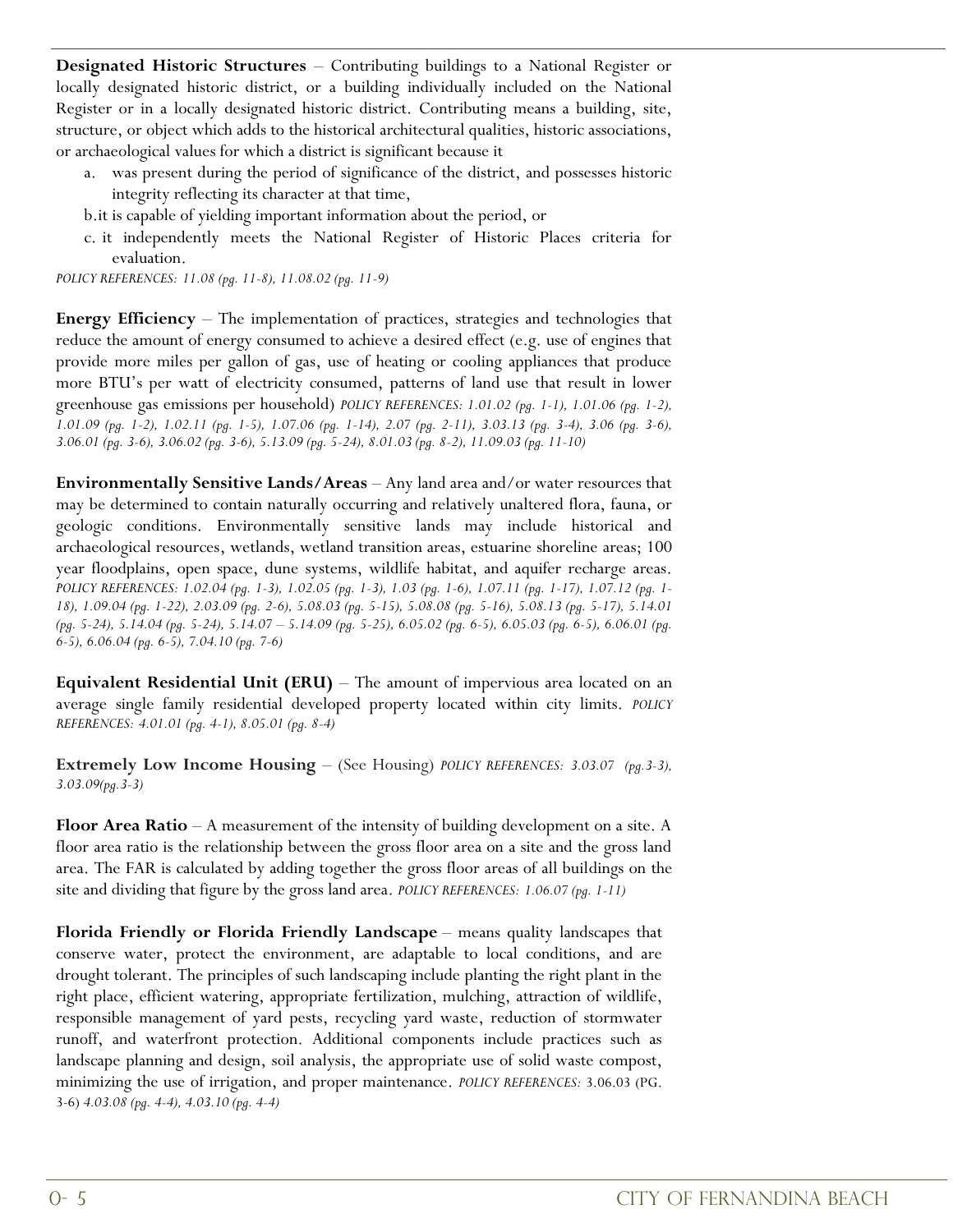**Florida Standard Urban Transportation Model Structure (FSUTMS)** – The standard travel demand model used throughout the state of Florida. The current version of FSUTMS is powered by Cube Voyager from Citilabs. *POLICY REFERENCES: 2.05.05 (pg. 2-9)*

**Green Building** /**Sustainable Construction** – Construction that promotes reduced energy consumption, utilizes renewable resources, conserves water, promotes the best use of building materials, encourages efficient waste management, conserves natural habitat and focuses on occupant health and environmental quality. Sustainable construction is accomplished through emphasis on siting, design, construction, operation, maintenance, and analysis of the complete building life cycle. *POLICY REFERENCES: 1.01.07 – 1.01.09 (pg. 1-2), 1.02.11 (pg. 1-5), 1.04.05 (pg. 1-8), 3.03.10 (pg. 3-4), 3.06 (pg. 3-6), 3.06.02 (pg. 3-6), 5.13.02 (pg. 5-23), 5.13.07 (pg. 5-23), 8.07.06 (pg. 8-9), 11.09 (pg. 11-10), 11.09.04 (pg. 11-10)*

**Green Development /Sustainable Development** – A development approach that integrates the following elements: environmental responsiveness, which benefits the surrounding environment; resource efficiency, which involves using resources in the construction and development and operations of buildings and/or communities in ways that are not wasteful; and sensitivity to culture and community, which is to foster a sense of community in design, construction, and operations. *POLICY REFERENCES: 5.13.02 (pg. 5-23), 11.06.03 (pg. 11-7), 11.09 (pg. 11-10)*

**Green (or Clean) Technology** – Renewable energy and energy efficiency technologies plus other technologies that make use of resources more environmentally benign and/or reduce carbon emissions.

**Greenhouse Gases (GHG)** – Gases that trap heat in the atmosphere examples include: carbon dioxide  $(CO_2)$ , Methane  $(CH_4)$ , Nitrous Oxide  $(N_2O)$ , and Fluorinated Gases such as hydrofluorocarbons, perfluorocarbons, and sulfur hexafluoride. *POLICY REFERENCES: 1.01 (pg. 1-1), 2.01 (pg. 2-1), 2.01.04 (pg. 2-1), 2.02.05 (pg. 2-3), 5.12.04 (pg. 5-22), 5.13 (pg. 5-23)*

**Historic Resources** – Resource(s) with architectural, engineering, archaeological, or cultural remains present in districts, sites, buildings, or structures that possess integrity of location, design, setting, materials, workmanship, feeling and association. Each site should be associated with one or more of the following historical or cultural themes:

- Those that are associated with the events that have made a significant contribution to the broad patterns of history
- Those that are associated with the lives of persons significant in our past
- Those that embody the distinctive characteristics of a type, period, or method of construction, or that represent the work of a master, or that possess high artistic values; or that represent a significant and distinguishable entity whose components may lack individual distinction
- Those that have yielded, or may be likely to yield, information important to prehistory or history.

*POLICY REFERENCES: 1.02.04 (pg. 1-3), 2.07.02 (pg. 2-12), 11.01 (pg. 11-1), 11.01.02 (pg. 11-1), 11.01.05 (pg. 11-1), 11.01.11 (pg. 11-2), 11.03.01 (pg. 11-3), 11.03.06 (pg. 11-4), 11.05.04 (pg. 11-7), 11.06.05 (pg. 11-7), 11.07.02 (pg. 11-8), 11.11.04 (pg. 11-12)*

## **Housing** –

## **Substandard housing:**

a. Any unit lacking complete plumbing or sanitary facilities for the exclusive use of the occupants;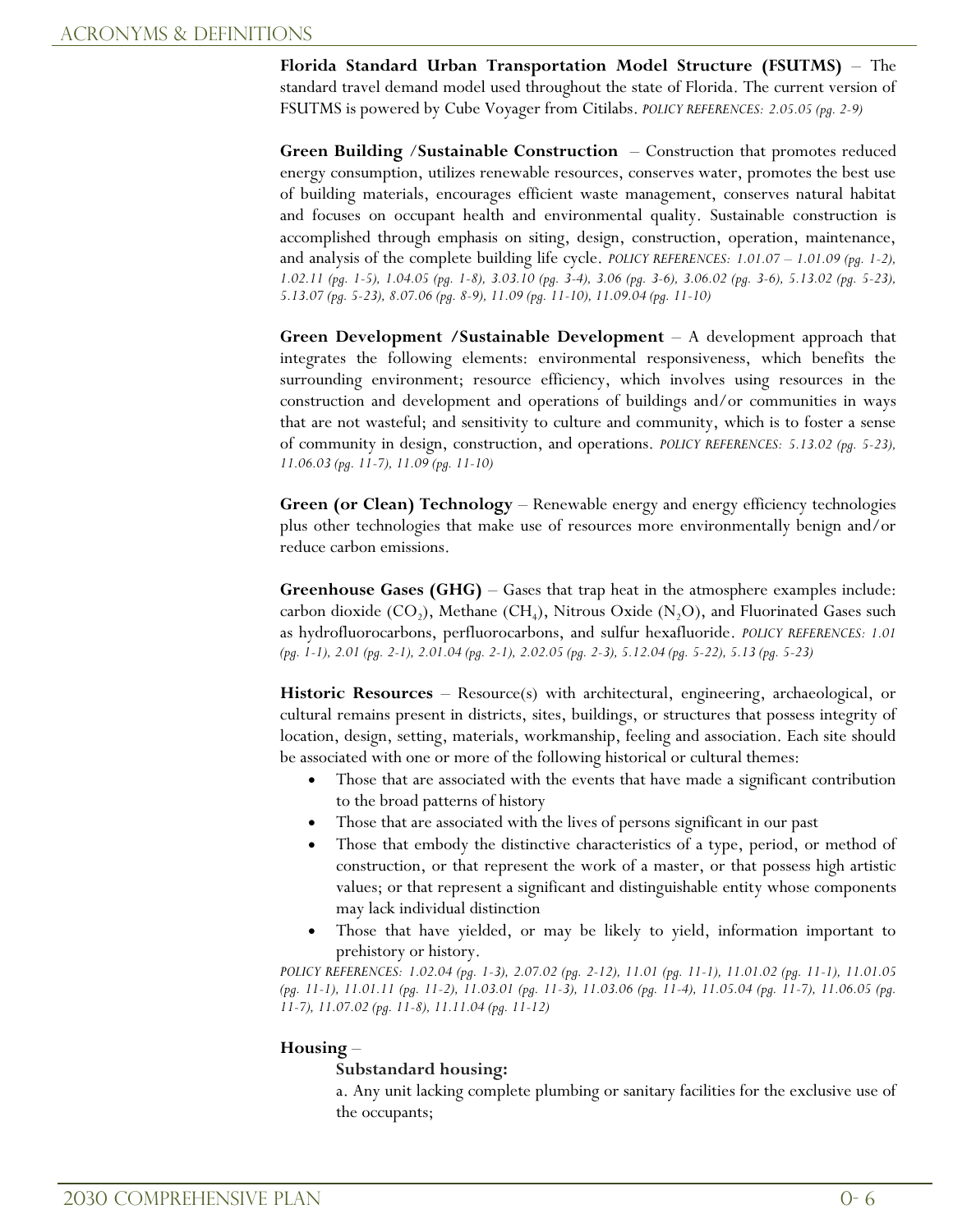b. A unit which is in violation of one or more major sections of an applicable housing code and where such violation poses a serious threat to the health of the occupant; or

c. A unit that has been declared unfit for human habitation but that could be rehabilitated for less than 50 percent of the property value.

*POLICY REFERENCES: 1.04.02 (pg. 1-8), 3.01.01 (pg. 3-1), 3.02.01 (pg. 3-2), 3.02.06 (pg. 3-2)*

**Extremely low income housing** – Housing for extremely low income persons. Per F.S., "Extremely low income persons" means one or more natural persons or a family whose total annual household income does not exceed 30 percent of the median annual adjusted gross income for households within the state. The Florida Housing Finance Corporation may adjust this amount annually by rule to provide that in lower income counties, extremely low income may exceed 30 percent of area median income and that in higher income counties, extremely low income may be less than 30 percent of area median income. *POLICY REFERENCES: 3.03.07 (pg.3-3), 3.03.09 (pg.3-3)*

**Very low income housing** – Housing for very low income persons.Per F.S., "Verylow-income persons" means one or more natural persons or a family, not including students, the total annual adjusted gross household income of which does not exceed 50 percent of the median annual adjusted gross income for households within the state, or 50 percent of the median annual adjusted gross income for households within the metropolitan statistical area (MSA) or, if not within an MSA, within the county in which the person or family resides, whichever is greater. *POLICY REFERENCES: 3.03.07 (pg.3-3), 3.03.09 (pg.3-3)*

**Low income housing** – Housing for low income persons. Per F.S., "Low income persons" means one or more natural persons or a family, the total annual adjusted gross household income of which does not exceed 80 percent of the median annual adjusted gross income for households within the state, or 80 percent of the median annual adjusted gross income for households within the metropolitan statistical area (MSA) or, if not within an MSA, within the county in which the person or family resides, whichever is greater. *POLICY REFERENCES: 3.03.07 (pg.3-3), 3.03.09 (pg.3-3)*

**Moderate income housing** – Housing for moderate income persons. Per F.S., "Moderate income persons" means one or more natural persons or a family, the total annual adjusted gross household income of which is less than 120 percent of the median annual adjusted gross income for households within the state, or 120 percent of the median annual adjusted gross income for households within the metropolitan statistical area (MSA) or, if not within an MSA, within the county in which the person or family resides, whichever is greater. *POLICY REFERENCES: 3.03.07 (pg.3-3), 3.03.09 (pg.3-3)*

**Affordable workforce housing** – means housing that is affordable to a person who earns less than 120 percent of the area median income, or less than 140 percent of the area median income if located in a county in which the median purchase price for a single-family existing home exceeds the statewide median purchase price of a single-family existing home. For the purposes of this paragraph, the term "statewide median purchase price of a single-family existing home" means the statewide purchase price as determined in the Florida Sales Report, Single-Family Existing Homes, released each January by the Florida Association of Realtors and the University of Florida Real Estate Research Center. *POLICY REFERENCES: 3.03 (pg. 3-3)*

**Levels of Service –** A qualitative and/ or quantitative measure describing the operational conditions within a given public facility. *POLICY REFERENCES: 1.02.02 (pg. 1-2), 1.02.04 (pg. 1-3),*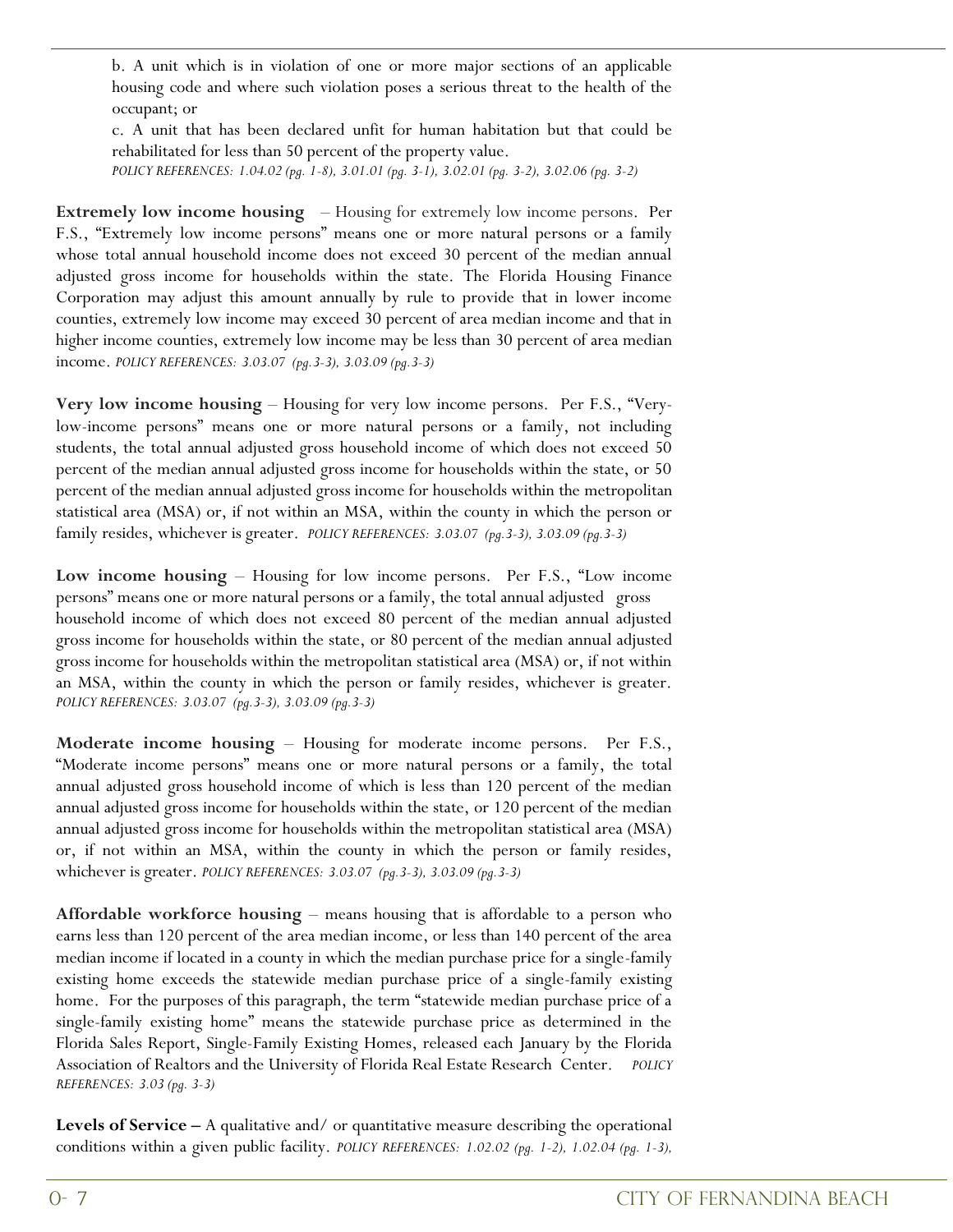*2.11.06 (pg. 2-20), 3.01.06 (pg. 3-1), 6.03.04 (pg. 6-3), 7.03 (pg. 7-3- 7-4), 7.05.01 (pg. 7-7), 8.01 (pg. 8-1), 8.02 (pg 8-2), 8.03 (pg 8-3), 8.05 (pg. 8-4), 8.06 (pg. 8-7),10.01.01 (pg. 10-1)*

**Low income housing** – (See Housing) *POLICY REFERENCES: 3.03.07 (pg.3-3), 3.03.09 (pg.3-3)*

**Low Impact Development (LID)** – An approach to land development that uses various land planning and design practices and technologies to simultaneously conserve and protect natural resource systems and reduce infrastructure costs while managing stormwater runoff. LID still allows land to be developed, but in a cost effective manner that helps mitigate potential environmental impacts. The approach includes using engineered smallscale hydrologic controls to replicate the pre-development hydrologic regime through infiltrating, filtering, storing, evaporating, and detaining runoff close to its source. *POLICY REFERENCES: 1.02.05 (pg. 1-3), 1.02.06 (pg. 1-4), 1.02.09 (pg. 1-5), 1.07.13 (pg. 1-18), 1.07.14 (pg. 1-18), 1.07.15 (pg. 1-19), 1.07.18 (pg. 1-19), 1.10.05 (pg. 1-23), 2.12.05 (pg. 2-21), 4.03.09 (pg. 4-4), 4.03.10 (pg. 4-4), 4.05.06 (pg. 4-7), 4.05.09 (pg. 4-8), 4.05.16 (pg. 4-9)*

**Media Peonia** – One-half (1/2) of a peonia, measured as 46'6" by 46'6". A media peonia does not constitute a platted lot of record for the purposes of Policy 1.05.04.

**Mixed Use** – The development of a parcel or structure with two or more different land uses, such as a combination of residential, office, manufacturing, retail, public, entertainment in a single physically integrated structure or group of structures. *POLICY REFERENCES: 1.01 (pg. 1-1), 1.02.06 (pg. 1-4), 1.02.08 (pg. 1-5), 1.02.09 (pg. 1-5), 1.02.11 (pg. 1-5), 1.04.04 (pg. 1-8), 1.04.05 (pg. 1-8), 1.05.04 (pg. 1-10), 1.06.09 (pg. 1-12), 1.07.01 (pg. 1-13), 1.07.07 (pg. 1- 15), 1.07.10 (pg. 1-16), 1.08 (pg. 1-19), 2.03.05 (pg. 2-5), 2.10.09 (pg. 2-18), 2.13.09 (pg. 2-23), 2.13.14 (pg. 2-23), 3.03.10 (pg. 3-4)*

**Moderate income housing** – (See Housing) *POLICY REFERENCES: 3.03.07 (pg.3-3), 3.03.09 (pg.3-3)*

**Multimodal Network** – Means more than one transportation mode which may encompass automobiles, low-speed alternative vehicles, bicycles, community transit services, pedestrians, trucks, trains, ships or boats and airplanes. *POLICY REFERENCES: GOAL 2*

**Natural Resources** – Include a variety of ecological resources, including beaches, shores, shorelines, dune, estuary systems, rivers, harbors, floodplains, aquifer recharge areas, wetlands, minerals, wildlife habitat, marine habitat, vegetation, and fisheries. *POLICY REFERENCES: 1.02.04 (pg. 1-3), 1.07.11 (pg. 1-17), 1.07.12 (pg. 1-18), 1.07.14 (pg. 1-18), 2.12.03 (pg. 2-21), 5.06 (pg. 5-10), 5.06.02 (pg. 5-10), 5.14 (pg. 5-24), 5.14.02 (pg. 5-24), 5.15.03 (pg. 5-26), 5.15.04 (pg. 5-26), 6.01.04 (pg. 6-2)*

**Neighborhood Conservation District –** A planning tool aimed at protecting a neighborhood's distinctive character through a preservation-based design review process and/or planning and zoning controls tailored to address specific development concerns. Neighborhood conservation districts can be used to accomplish a variety of goals: to protect and strengthen certain physical and design characteristics of an area; to reduce conflict and, in some cases, blight and loss of property values caused by incompatible or insensitive development; promote compatible development; and provide residents with more certainty about the future character of their neighborhood. *POLICY REFERENCES: 1.05.01 (pg. 1-10), 11.01.08 (pg. 11-2), 11.03.01 (pg. 11-3), 11.08.06 (pg. 11-9), 11.08.07 (pg. 11-9)*

**Net Density** – Determined by multiplying the "maximum allowable units per acre" by the "net buildable land area" expressed in acreage. "Net buildable land area" means those contiguous land areas under common ownership proposed for residential development,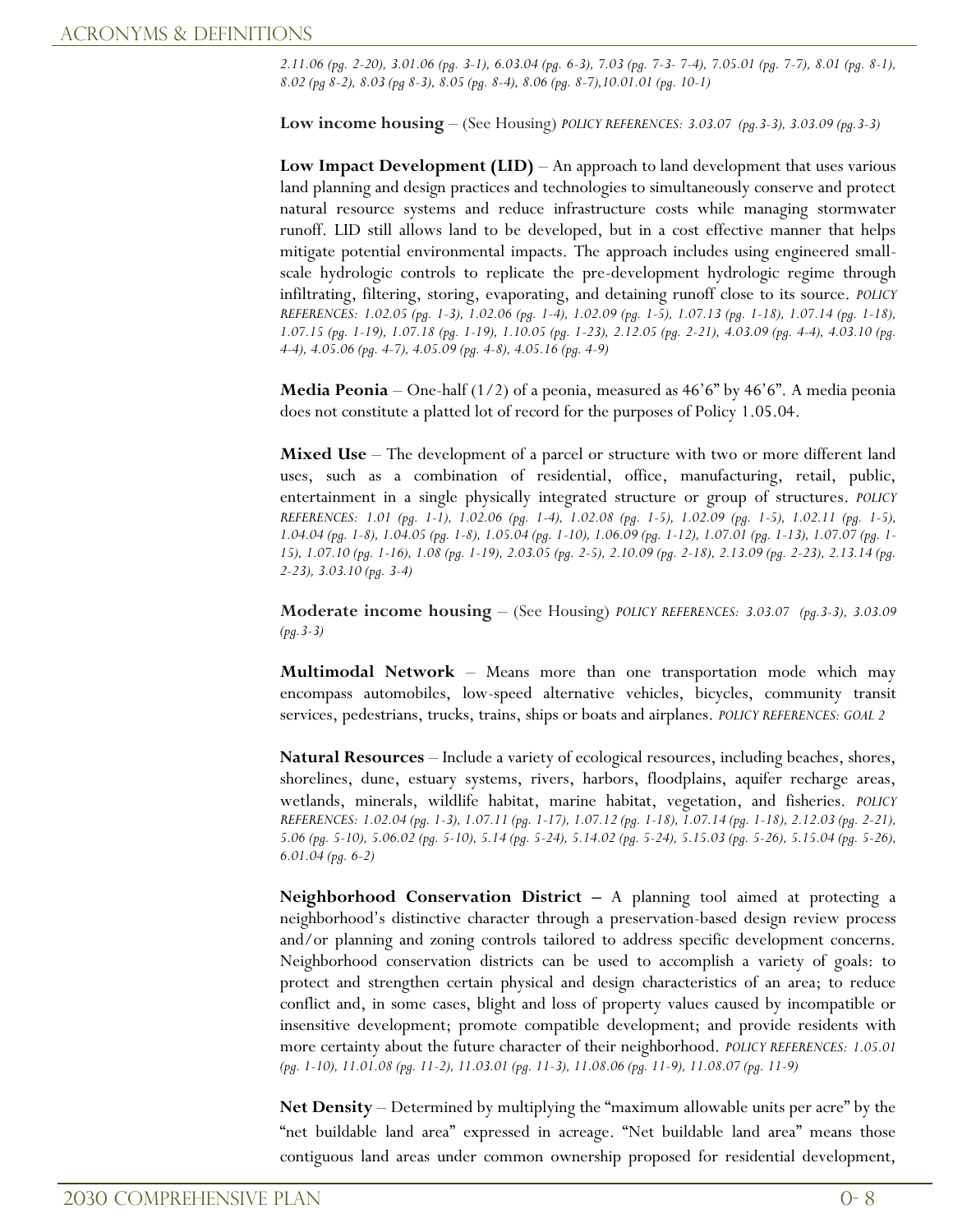minus undevelopable environmentally sensitive areas, including wetlands<sup>1</sup>, transitional wetlands<sup>1</sup>, floodplains and waters of the state. Lots adjoining an existing right-of-way may calculate half of the width of that right-of-way as part of the "net buildable land area" definition. <sup>1</sup> Properties with cross jurisdictional wetlands pursuant to  $373.414(1)(c)$  F. S. may calculate wetland and wetland transitional areas as part of the net buildable land area. *POLICY REFERENCES: 1.07.02 (pg. 1-13), 1.07.10 (pg. 1-16)*

**Non-designated Historic Structures/Neighborhoods –** Neighborhoods that may contain a concentration of resources considered historic based on the age of structures in the neighborhood, but that have not been designated through a historic district process or included in the National Register or a local register. For purposes of this definition; historic means fifty years or older. *POLICY REFERENCES: 11.08.08 (pg. 11-9), 11.08.09 (pg. 11-9)*

**Non-point Source (NPS) Pollution** – NPS pollution cannot be pinpointed to a single source. Over time, pollutants from our everyday activities accumulate on the land. Examples of NPS pollutants include gasoline, fertilizer, pesticides and even soil. NPS pollution is a problem when rainfall or heavy irrigation carries sediments and dissolved chemicals to waterways in stormwater runoff and by leaching or percolating through soil. *POLICY REFERENCES: 5.07.12 (pg. 5-12), 5.07.16 (pg. 5-13), 5.07.17 (pg. 5-13)*

**Open Space** – A parcel of land in a primarily open and/or undeveloped condition that may be suitable for any of the following: natural areas; wildlife and native plant habitat; important wetlands or watershed lands; wetland transition areas; stream or creek corridors; passive or low-impact activities; areas of little or no disturbance; and/or trails for non-motorized activities. *POLICY REFERENCES: 1.02.05 (pg. 1-3), 1.02.10 (pg. 1-5), 1.03.07 (pg. 1- 7), 1.04 (pg. 1-7), 1.06.01 (pg. 1-11), 1.06.05 (pg. 1-11), 1.07.04 (pg. 1-13), 1.07.13 (pg. 1-18), 2.04.05 (pg. 2-7), 2.07.03 (pg. 2-12), 2.07.05 (pg. 2-12), 2.07.14 (pg. 2-13), 2.10.14 (pg. 2-19), 3.03.09 (pg. 3-3), 5.01.06 (pg. 5-1), 5.07.19 (pg. 5-13), 5.08.05 (pg. 5-15), 5.10.05 (pg. 5-19), Most of Goal 6, 7.02.09 (pg. 7-3), 7.04.04 (pg. 7-4), 7.04.07 (pg. 7-5), 8.02.03 (pg. 8-2), 8.03.02 (pg. 8-3), 8.05.02 (pg. 8-5), 8.05.10 (pg. 8-6), 8.07.04 (pg. 8-8)*

**Parks** – An area, in a natural or semi-natural state, set aside for recreation. Parks may include active and/or passive recreation opportunities, and may include open space. *POLICY REFERENCES: 1.02.05 (pg. 1-3), 1.04 (pg. 1-7), 1.04.06 (pg. 1-9), 1.06.05 (pg. 1-11), 1.07.13 (pg. 1-18), 2.01.05 (pg. 2-2), 2.10 (pg. 2-17), 2.10.14 (pg. 2-19), 3.03.09 (pg. 3-3), 5.10.03 (pg. 5-18), 5.14.05 (pg. 5- 24), Most of Goal 6, 7.04.04 (pg. 7-4), 7.04.07 (pg. 7-5), 8.02.02 (pg. 8-2), 8.03.03 (pg. 8-3), 8.05.02 (pg. 8-5), 8.05.06 (pg. 8-5), 8.05.08 (pg. 8-5), 8.05.10 (pg. 8-6), 8.07.04 (pg. 8-8), 10.02 (pg. 10-2), 11.06.06 (pg. 11- 7), 11.11.04 (pg. 11-12)*

**Passive Recreation** – Passive recreation means those recreational opportunities afforded by such natural resources as the native flora, fauna, and aesthetic appeal of a natural setting and requiring minimum development to utilize and enjoy such resources, including nature study, hiking, canoeing, picnicking, birding, fishing and other activities which do not involve active disturbance of the environment or excessive clearing and re-contouring of the land. In beach areas, activities such as shelling, fishing, hiking, boating, swimming, picnicking, board sailing, sunbathing, scuba diving and snorkeling are considered passive recreation. *POLICY REFERENCES: 1.07.14 (pg. 1-18), 5.08.05 (pg. 5-15), 6.05.02 (pg. 6-5), 6.06.01 (pg. 6- 5), 6.06.02 (pg. 6-5), 6.06.04 (pg. 6-5)*

**Pedestrian –** A person walking on foot. *POLICY REFERENCES: 1.02.06 (pg. 1-4), 1.04.04 (pg. 1-8), 1.06.09 (pg. 1-12), 1.08 (pg. 1-19), 1.08.01 (pg. 1-19), 1.08.05 (pg. 1-20), 2.01.02 (pg. 2-1), 2.01.05 (pg. 2- 2), 2.03.01 (pg. 2-5), 2.03.04 (pg. 2-5), 2.03.05 (pg. 2-5), 2.03.06 (pg. 2-6), 2.03.12 (pg. 2-7), 2.05 (pg. 2-8), 2.05.07 (pg. 2-9), 2.05.09 (pg. 2-10), 2.05.10 (pg. 2-10), 2.05.12 (pg. 2-10), 2.06 (pg. 2-11), 2.07.07 (pg. 2- 12), 2.07.09 (pg. 2-13), 2.07.12 (pg. 2-13), 2.07.13 (pg. 2-13), 2.07.14 (pg. 2-13), 2.08.05 (pg. 2-15), 2.09*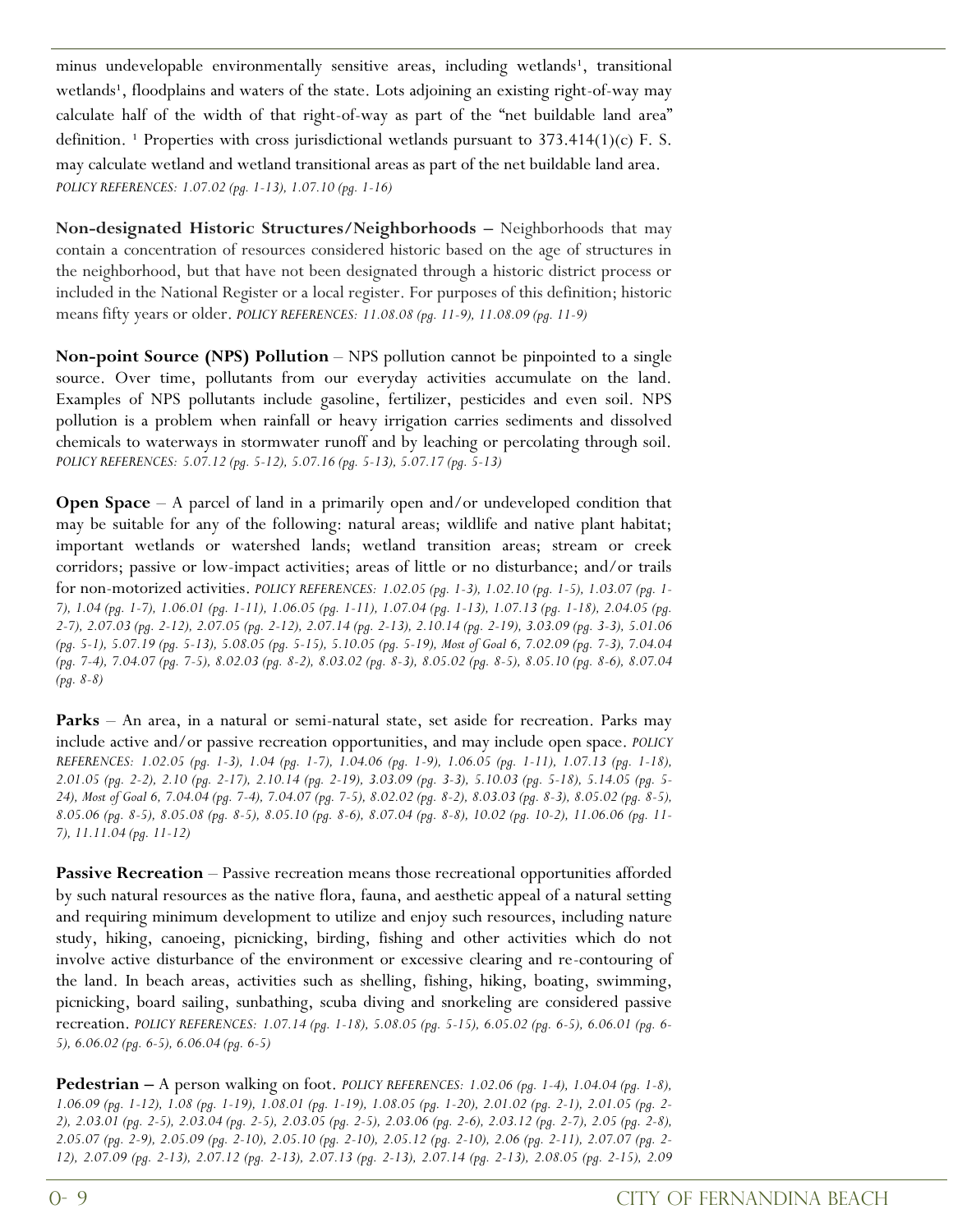*(pg. 2-15), 2.09.03 (pg. 2-16), 2.09.09 (pg. 2-16), 2.10 (pg. 2-17), 2.10.01 (pg. 2-17), 2.10.03 (pg. 2-17), 2.10.05 (pg. 2-18), 2.10.07 – 2.10.13 (pg. 2-18/19), 2.12.04 (pg. 2-21), 2.13.02 (pg. 2-22), 2.13.03 (pg. 2- 22), 2.13.09 (pg. 2-23), 2.13.10 (pg. 2-23), 2.13.13 (pg. 2-23), 2.13.15 (pg. 2-24), 2.16 (pg. 2-25), 2.16.10 (pg. 2-27), 5.14.05 (pg. 5-24), 5.14.06 (pg. 5-25), 6.01.05 (pg. 6-2), 6.04 (pg. 6-4), 8.05.03 (pg. 8-5), 8.05.06 (pg. 8-5), 8.05.08 (pg. 8-5), 8.07.04 (pg. 8-8), 10.04.07 (pg. 10-4), 11.06.06 (pg. 11-7)*

**Pedestrian-Friendly** – A built environment that emphasizes and is conducive to walking between destinations. A pedestrian-friendly environment may include sidewalks, buffers, street trees, benches, fountains, transit stops, pedestrian-oriented signs and lighting, public art, and buildings that are visually interesting with high levels of transparency and articulation.

**Pedestrian-Oriented** – A built environment that emphasizes and is conducive to walking between destinations. A pedestrian-friendly environment may include sidewalks, buffers, street trees, benches, fountains, transit stops, pedestrian-oriented signs and lighting, public art, and buildings that are visually interesting with high levels of transparency and articulation. *POLICY REFERENCES: 1.08.01 (pg. 1-19), 2.13.15 (pg. 2-24)*

**Pedestrian Scale** – Describes an area designed to allow pedestrians to comfortably walk from one location to another and interact with the built environment; an effort to create an appropriate relationship between human beings and the size/function of surrounding buildings; an emphasis on building features and characteristics which can be observed in close proximity, at the speed a pedestrian would travel. *POLICY REFERENCES: 2.09 (pg. 2-15)*

**Peonia –** Historic platted lot in Old Town, measuring 46'6" by 93'.

**Pervious Paving Materials** – Porous asphalt, concrete or other surface and a high-void aggregate base that allows for rapid infiltration and temporary storage of rain on, or runoff delivered to, paved surfaces. *POLICY REFERENCES: 1.02.05 (pg. 1-3), 4.05.08 (pg. 4-8), 5.07.19 (pg. 5- 13)*

**Planned Unit Development** – is both a type of building development as well as a regulatory process. A Planned Unit Development is a designed grouping of varied and compatible [land uses,](http://en.wikipedia.org/wiki/Land_use) such as [housing,](http://en.wikipedia.org/wiki/House) [recreation,](http://en.wikipedia.org/wiki/Recreation) [commercial](http://en.wikipedia.org/wiki/Commerce) centers, and [industrial](http://en.wikipedia.org/wiki/Industrial_park)  [parks,](http://en.wikipedia.org/wiki/Industrial_park) all within one contained development or [subdivision.](http://en.wikipedia.org/wiki/Subdivision_(land)) *POLICY REFERENCES: 1.02.11 (pg. 1- 5), 3.01.03 (pg. 3-1)*

**Point Source Pollution** – Water pollution that results from water discharges into receiving waters from easily identifiable points; common point sources are discharges from factories and municipal sewage treatment plants. *POLICY REFERENCES: 5.07.12 (pg. 5-12), 5.07.16 (pg. 5-13), 5.07.17 (pg. 5-13)*

**Public Access** – The ability of the public to physically reach, enter or use recreation sites, including beaches, shores, and waterways. *POLICY REFERENCES: 2.04.05 (pg. 2-7), 2.10 (pg. 2-17), 2.11.02 (pg. 2-20), 2.11.03 (pg. 2-20), 2.11.08 (pg. 2-20), Most of 5.01 (pg. 5-5), 5.05.01 (pg. 5-7), 5.05.09 (pg. 5-9), 5.10.12 (pg. 5-20), 6.04.05 (pg. 6-4), 6.07.04 (pg. 6-6), 6.07.05 (pg. 6-6)*

**Public Facilities** – Facilities related to roads, drainage, solid waste, sanitary sewer, potable water, wastewater, parks and recreation, schools, fire/rescue, police, bicycle and pedestrian access, boating, and waterway and shoreline access. *POLICY REFERENCES: 1.02.03 (pg. 1-2), 1.07.04 (pg. 1-13), 1.08.02 (pg. 1-20), 2.12 (pg. 2-21), 3.01.06 (pg. 3-1), Goal 4 (title only), 5.03.05 (pg. 5-4), 5.04.04 (pg. 5-6), 5.04.10 (pg. 5-7), 5.07.07 (pg. 5-12), 5.07.23 (pg. 5-14), 6.11.03 (pg. 6-9), 7.01.10 (pg. 7-2), 7.02.09 (pg. 7-3), 7.03.01 (pg. 7-3), 7.03.03 (pg. 7-4), 7.03.04 (pg. 7-4), 8.0 (pg. 8-1), 8.01.02 (pg. 8-1), 8.02.02 (pg. 8-2), 8.03 (pg. 8-2), 8.03.01 (pg. 8-3), 8.03.02 (pg. 8-3), 8.05 (pg. 8-4), 8.05.01 (pg. 8-4), 8.05.05 – 8.05.08 (pg. 8-5), 8.07 (pg. 8-8), 8.07.04 (pg. 8-8)*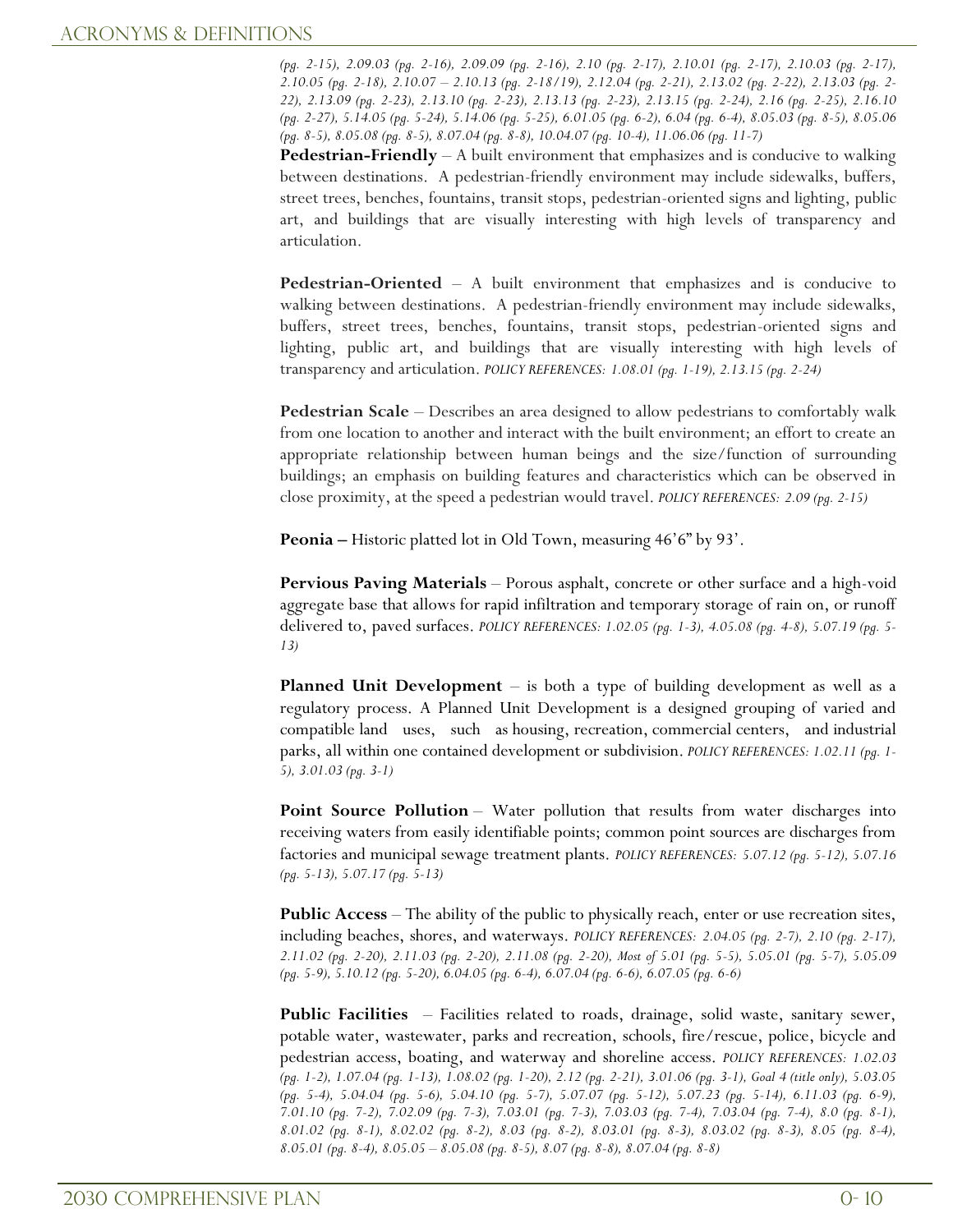**Quality of Service** – A user based assessment of how well a service or facility is operating. *POLICY REFERENCES: 1.02.04 (pg. 1-3), 2.01.05 (pg. 2-2), 2.01.06 (pg. 2-2), 2.02.02 (pg. 2-2), 2.03.03 (pg. 2-5), 2.05 (pg. 2-8), 2.05.07 (pg. 2-9), 2.05.09 (pg. 2-10)*

**Recreational and Commercial Working Waterfront** – A parcel or parcels of real property that provide access for water-dependent commercial activities, including hotels and motels as defined in F.S. [509.242\(](http://www.leg.state.fl.us/statutes/index.cfm?App_mode=Display_Statute&Search_String=&URL=0500-0599/0509/Sections/0509.242.html)1), or provide access for the public to the navigable waters of the state. Recreational and commercial working waterfronts require direct access to or a location on, over, or adjacent to a navigable body of water. The term includes water-dependent facilities that are open to the public and offer public access by vessels to the waters of the state or that are support facilities for recreational, commercial, research, or governmental vessels. These facilities include public lodging establishments, docks, wharfs, lifts, wet and dry marinas, boat ramps, boat hauling and repair facilities, commercial fishing facilities, boat construction facilities, and other support structures over the water. As used in this section, the term "vessel" has the same meaning as in F.S. [327.02\(](http://www.leg.state.fl.us/statutes/index.cfm?App_mode=Display_Statute&Search_String=&URL=0300-0399/0327/Sections/0327.02.html)39). Seaports are excluded from the definition. *POLICY REFERENCES: 2.11.02 (pg. 2-20), 2.11.04 (pg. 2-20), 5.05.09 (pg. 5-9), 5.05.14 (pg. 5-10), 5.05.15 (pg. 5-10)*

**Recreation Facilities** – Structures or structured spaces designed for active recreation opportunities, including but not limited to swimming pools, tennis courts, baseball fields, soccer fields, or boat ramps. Recreation facilities may also include spaces designed for community use, such as boardwalks or gazebos, and indoor spaces available for community events. *POLICY REFERENCES: 1.07.09 (pg. 1-16), 1.07.13 (pg. 1-18), 6.01 (pg. 6-1), 6.01.02 (pg. 6-1), 6.02 (pg. 6-2), 6.02.01 (pg. 6-2), 6.02.05 (pg. 6-3), 6.02.06 (pg. 6-3), 6.03 (pg. 6-3), 6.03.02 (pg. 6-3), 6.03.03 (pg. 6-3), 6.03.05 (pg. 6-3), 6.03.06 (pg. 6-4), 6.03.07 (pg. 6-4), 6.04.02 (pg. 6-4), 6.04.05 (pg. 6-4), 6.04.06 (pg. 6-4), 6.06.07 (pg. 6-6), 6.11.02 (pg. 6-9), 8.05.01 (pg. 8-4)*

**Resource-based Recreation** – Recreation which cannot be located anywhere and instead depends on a combination of elements in the natural or cultural environment. Examples include hiking, fishing, camping, boating, surfing, biking, nature study, and visiting historical or archaeological sites. *POLICY REFERENCES: 5.05.12 (pg. 5-12), 6.01.02 (pg. 6-1)*

**Roadway Capacity - The** maximum number of vehicles or persons that can pass a point on a roadway in an hour under prevailing roadway, traffic and control conditions. (FDOT) *POLICY REFERENCES: 2.08.05 (pg. 2-15)*

**Roadway Level of Service** – A quantitative stratification of the "quality of service" of a service or facility into six letter grade levels with "A" describing the highest quality and "F" describing the lowest quality. *POLICY REFERENCES: 2.09.06 (pg. 2-16)*

**Special Needs Populations** – People who feel they cannot comfortably or safely access and use the standard resources offered in disaster preparedness, relief and recovery, and may require assistance before, during, and/or after a disaster or emergency. These people include but are not limited to those who have physical or mental care needs (blind, deaf, hard-of-hearing, cognitive disorders, mobility limitations), limited or non-English speaking, geographically or culturally isolated, medically dependent, chemically dependent, homeless, frail/elderly, and children. Transients or tourists, those without access to vehicles, and people with pets or service animals are also considered special needs populations for purposes of this plan. *POLICY REFERENCES: 5.03.03 (pg. 5-3), 5.03.04 (pg. 5-4), 5.03.09 (pg. 5-5), 5.04.09 (pg. 5-7)*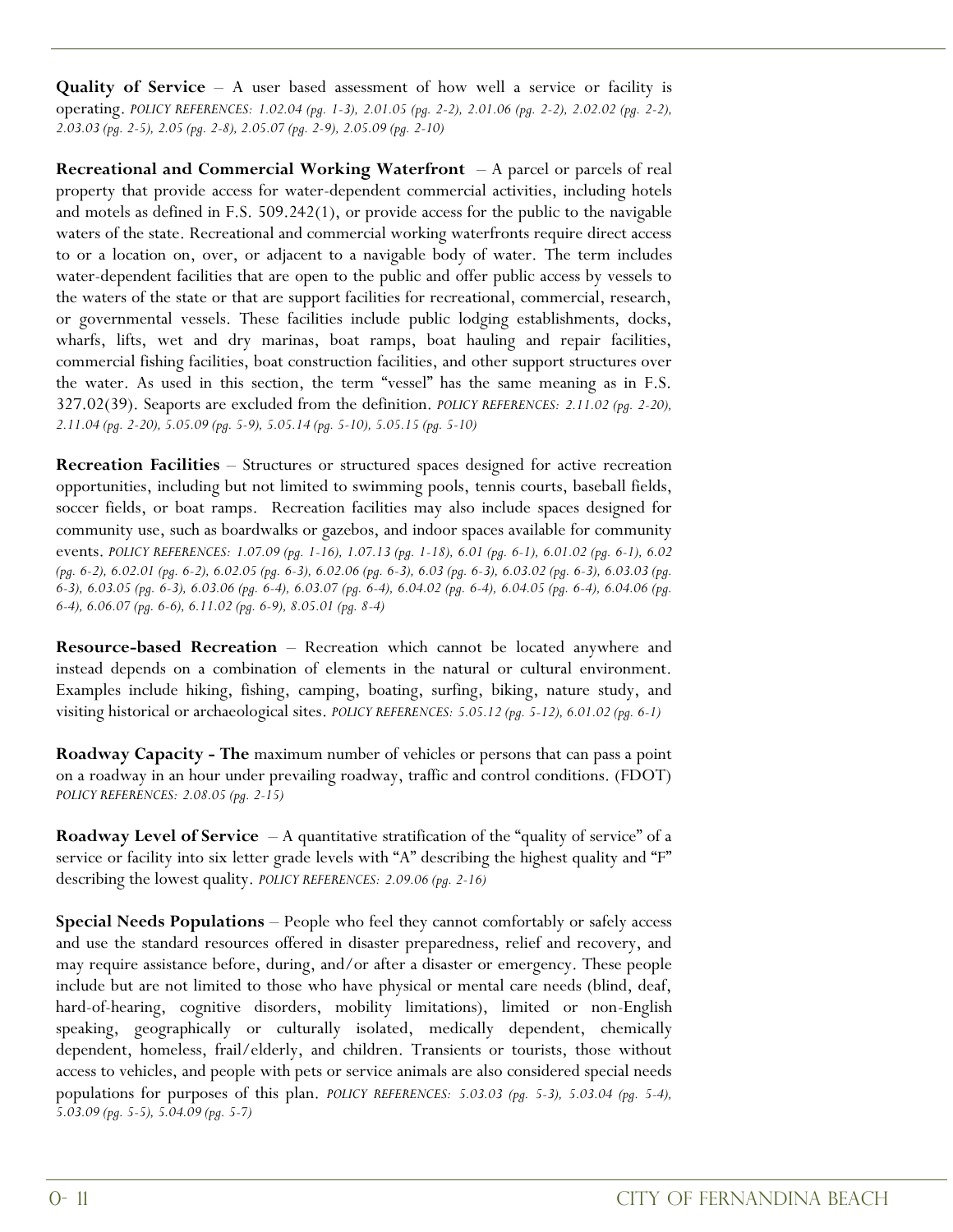**Stormwater or Stormwater Runoff** – Water that runs off impervious or watersaturated surfaces such as rooftops or pavements during or after precipitation, transporting sediments and dissolved chemicals into nearby waters. *POLICY REFERENCES: 1.02.05 (pg. 1-3), 1.03.05 (pg. 1-7), 1.06.01 (pg. 1-11), 2.03.09 (pg. 2-6), 2.04.05 (pg. 2-8), 2.10.08 (pg. 2-18), Goal 4 (mostly 4.5), 5.05.05 (pg. 5-9), 5.07.12 (pg. 5-12), 5.07.14 (pg. 5-12), 5.07.19 (pg. 5-13), 5.07.20 (pg. 5-13), 5.07.23 (pg. 5-14), 5.08 (pg. 5-14), 5.08.05 (pg. 5-15), 5.08.10 (pg. 5-16), 5.09.01 (pg. 5-17), 5.10.05 (pg. 5-19), 5.10.10 (pg. 5-19), 5.14.09 (pg. 5-25), 6.03.07 (pg. 6-4), 7.03.02 (pg. 7-4), 7.04.04 (pg. 7-4), 7.04.07 (pg. 7- 5), 7.04.10 (pg. 7-6), 8.05.01 (pg. 8-4), 8.07.02 (pg. 8-8), 9.03.04 (pg. 9-2), 11.03.06 (pg. 11-4)*

**Streetscape** – The elements within and along the street right-of-way that define its appearance, identity, and functionality, including adjacent buildings and land uses, street furniture, landscaping, trees, sidewalks, and pavement treatments, among others. *POLICY REFERENCES: 11.06.03 (pg. 11-7)*

**Sustainability** – Range of activities that meet the needs of the present without compromising the ability of future generations to meet their own needs, recognizing the interdependence and mutual importance of environmental, economic and social concerns to achieve these ends. Such activities include, but are not limited, to the following goals:

- Increased economic opportunities,
- Improved environmental protection or restoration efforts, and
- Improved social conditions for all kinds of people.

*POLICY REFERENCES: 1.02 (pg. 1-2), 1.05 (pg. 1-10), 3.06 (pg. 3-6), 8.01.03 (pg. 8-2), 11.09.03 (pg. 11-10)*

**Sustainable Construction/Green Building** – Construction that promotes reduced energy consumption, utilizes renewable resources, conserves water, promotes the best use of building materials, encourages efficient waste management, conserves natural habitat and focuses on occupant health and environmental quality. Sustainable construction is accomplished through emphasis on siting, design, construction, operation, maintenance, and analysis of the complete building life cycle. *POLICY REFERENCES: 1.01.07 (pg. 1-2), 1.01.08 (pg. 1-2), 1.01.09 (pg. 1-2), 1.02.11 (pg. 1-5), 1.04.05 (pg. 1-9), 3.03.10 (pg. 3-4), 3.06 (pg. 3-6), 5.13.02 (pg. 5-23), 5.13.07 (pg. 5-23), 8.07.06 (pg. 8-9,) 11.09 (pg. 11-10), 11.09.04 (pg. 11-10)*

**Sustainable Development/Green Development** – A development approach that integrates the following elements: environmental responsiveness, which benefits the surrounding environment; resource efficiency, which involves using resources in the construction and development and operations of buildings and/or communities in ways that are not wasteful; and sensitivity to culture and community, which is to foster a sense of community in design, construction, and operations. *POLICY REFERENCES: 1.01.05 (pg. 1-1), 5.13.02 (5-23), 11.06.03 (pg. 11-7), 11.09 (pg. 11.10)*

**Transition Areas** – Areas of the City that are intended to provide for the efficient and orderly shifts between a low intensity land use district and a higher intensity land use district. The transition area shall mitigate or minimize negative incompatible land use impacts by promoting visual and physical compatibility and harmony between adjacent areas. Examples include, where multifamily development is planned adjacent to existing single-family residential uses or where commercial development is planned adjacent to residential uses then, such development should incorporate elements in its site design and architecture which serve to soften its impact and result in an appropriate transition. *POLICY REFERENCES: 1.02.09 (pg. 1-5), 5.08.03 (pg. 5-15), 5.08.10 (pg. 5-16)*

**User-oriented Recreation** – Recreation that can be provided in a variety of locations and involves activities such as golf, tennis, baseball, basketball, shuffleboard, volleyball, soccer, pool swimming, and playground activities. *POLICY REFERENCES: 6.01.02 (pg. 6-1)*